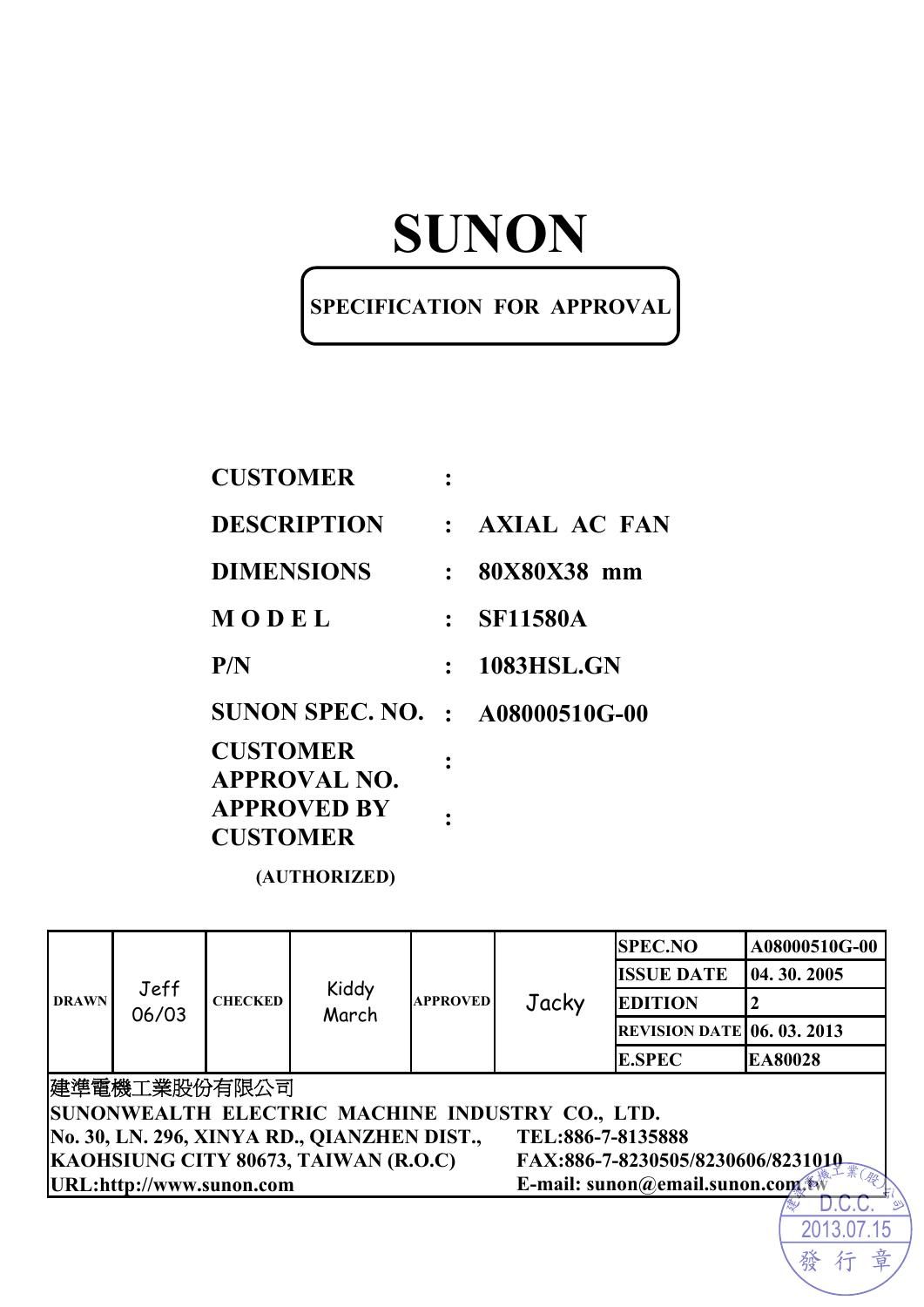# **SUNON**

2013.07.15 D.C.C.

|                                   | MODEL : SF11580A       |                                                 | <b>AXIAL AC FAN</b>      |                                                   |                  |  |  |
|-----------------------------------|------------------------|-------------------------------------------------|--------------------------|---------------------------------------------------|------------------|--|--|
| P/N                               |                        |                                                 | : 1083HSL.GN             |                                                   |                  |  |  |
| <b>CHARACTERISTICS</b>            |                        |                                                 |                          |                                                   |                  |  |  |
| 1. Motor Design                   | $\ddot{\cdot}$         | <b>Reliable Shaded-Pole Motor Construction.</b> |                          |                                                   |                  |  |  |
| <b>2. Insulation Resistance</b>   | $\ddot{\cdot}$         | 500Megohms minimum at 500 VDC.                  |                          |                                                   |                  |  |  |
| 3. Dielectric Strength            | $\ddot{\cdot}$         |                                                 | 1500 VAC for one second. |                                                   |                  |  |  |
| <b>4. Motor Protection</b>        | $\ddot{\cdot}$         | Impedance protected.                            |                          |                                                   |                  |  |  |
| <b>5. Noise Level</b>             | $\ddot{\cdot}$         | Measured in a semi-anechoic chamber             |                          |                                                   |                  |  |  |
|                                   |                        |                                                 |                          | with background noise level below 15              |                  |  |  |
|                                   |                        |                                                 |                          | $dB(A)$ . The fan is running in free air with the |                  |  |  |
|                                   |                        | microphone at a distance of one meter           |                          |                                                   |                  |  |  |
|                                   |                        |                                                 | from the fan intake.     |                                                   |                  |  |  |
| <b>6. Tolerance</b>               | $\ddot{\cdot}$         |                                                 |                          | $±15\%$ on rated power and current.               |                  |  |  |
| <b>7. Air Performance</b>         |                        |                                                 |                          | Measured by a double chamber. The values          |                  |  |  |
|                                   |                        |                                                 |                          | are recorded when the fan speed has stabilized    |                  |  |  |
|                                   | at rated voltage.<br>: |                                                 |                          |                                                   |                  |  |  |
| 建準電機工業股份有限公司                      | <b>SPEC.NO</b>         |                                                 |                          | A08000510G-00 REVISION DATE 06. 03. 2013          |                  |  |  |
| <b>SUNONWEALTH ELECTRIC</b>       |                        | <b>ISSUE DATE</b>                               | 04.30.2005               | EDITION                                           | $\boldsymbol{2}$ |  |  |
| <b>MACHINE INDUSTRY CO., LTD.</b> |                        | PAGE                                            | 2 OF 9                   |                                                   |                  |  |  |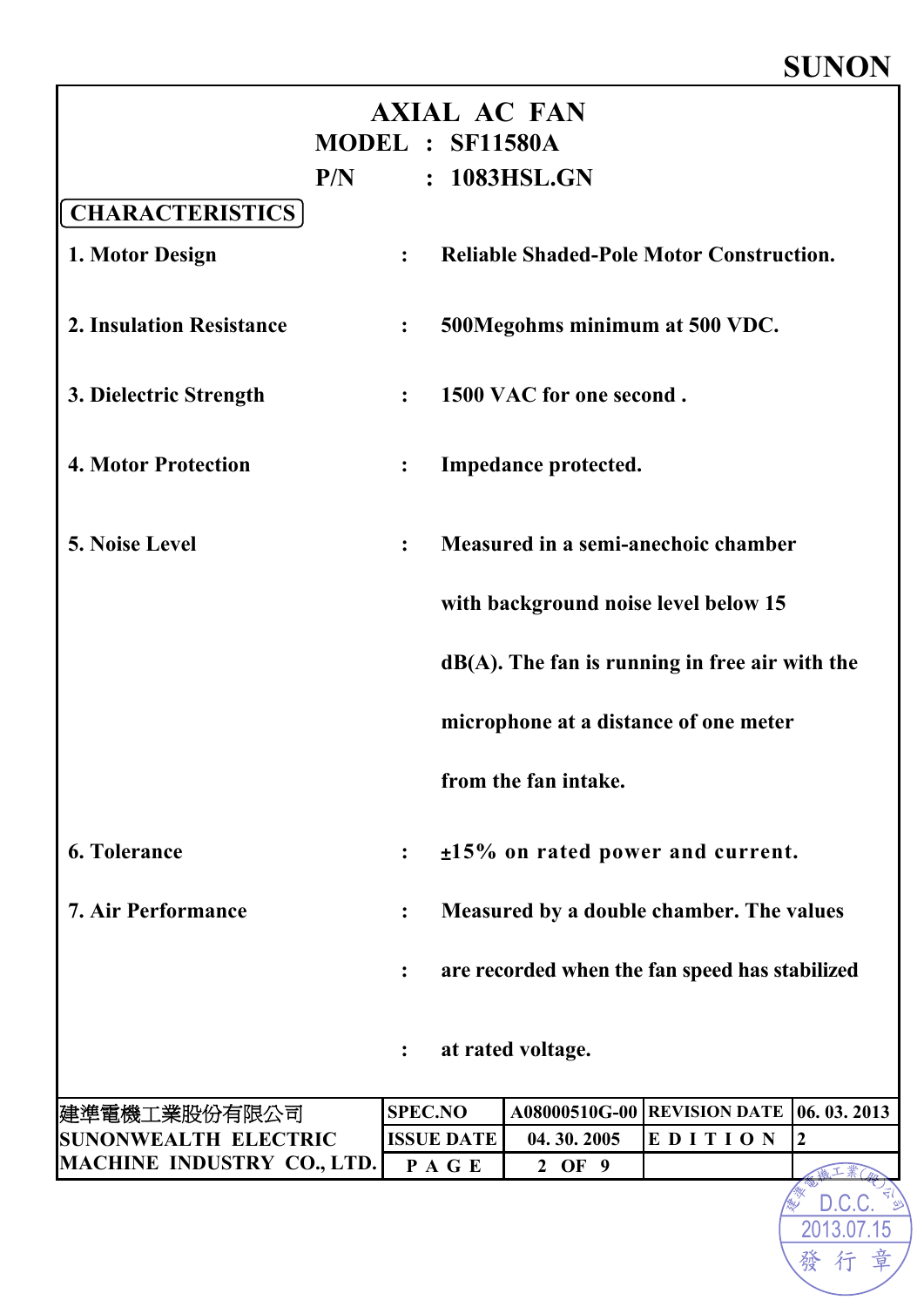2013.07.15

行

發

章

# **SPECIFICATIONS**

### **MODEL: SF11580A**

**P/N : 1083HSL.GN** 

| 1-1. Rated Voltage           | : 115 VAC 50/60 Hz                                                                                                                                                                                                                                                                                                                                  |
|------------------------------|-----------------------------------------------------------------------------------------------------------------------------------------------------------------------------------------------------------------------------------------------------------------------------------------------------------------------------------------------------|
| 1-2. Operating Voltage Range | $: 85-125$ VAC                                                                                                                                                                                                                                                                                                                                      |
| 1-3. Starting Voltage        | $: 85$ VAC(25 deg. C POWER ON/OFF)                                                                                                                                                                                                                                                                                                                  |
| 1-4. Rated Speed             | $2300/2750$ RPM $\pm 10\%$                                                                                                                                                                                                                                                                                                                          |
| 1-5. Air Delivery            | $: 23.0/30.0$ CFM                                                                                                                                                                                                                                                                                                                                   |
| 1-6. Static Pressure         | : $0.12/0.18$ Inch-H <sub>2</sub> O                                                                                                                                                                                                                                                                                                                 |
| 1-7. Rated Current           | $: 0.15/0.13$ AMP                                                                                                                                                                                                                                                                                                                                   |
| 1-8. Rated Power             | : 14/12 WATTS                                                                                                                                                                                                                                                                                                                                       |
| 1-9. Noise Level             | : $31.0/35.0 \text{ dB}(A)$                                                                                                                                                                                                                                                                                                                         |
| 1-10. Direction of Rotation  | <b>Counter-clockwise viewed from front of fan blade</b>                                                                                                                                                                                                                                                                                             |
| 1-11. Operating Temperature  | $\therefore$ -10 to +70 Deg.C                                                                                                                                                                                                                                                                                                                       |
| 1-12. Storage Temperature    | $\therefore$ -40 to +70 Deg.C                                                                                                                                                                                                                                                                                                                       |
| 1-13. Bearing System         | Lubricated sleeve bearing system                                                                                                                                                                                                                                                                                                                    |
| 1-14. Weight                 | : 340g                                                                                                                                                                                                                                                                                                                                              |
| 1-15. Safety                 | <b>UL/CUR/TUV/CE Approvals</b>                                                                                                                                                                                                                                                                                                                      |
| 1-16. Protection             | : $\Box$ Automatic Restart Capability<br>Note: In a situation where the fan is locked by an external force<br>while the electricity is on, an increase in coil temperature will be<br>prevented by temporarily turning off the electrical power to the<br>motor. The fan will automatically restart when the locked rotor<br>condition is released. |

### *Polarity Protection*

| 建準電機工業股份有限公司                     | <b>SPEC.NO</b>    |            | A08000510G-00   REVISION DATE   06. 03. 2013 |  |
|----------------------------------|-------------------|------------|----------------------------------------------|--|
| <b>SUNONWEALTH ELECTRIC</b>      | <b>ISSUE DATE</b> | 04.30.2005 |                                              |  |
| <b>MACHINE INDUSTRY CO., LTD</b> | P A G E           | ОF         |                                              |  |
|                                  |                   |            |                                              |  |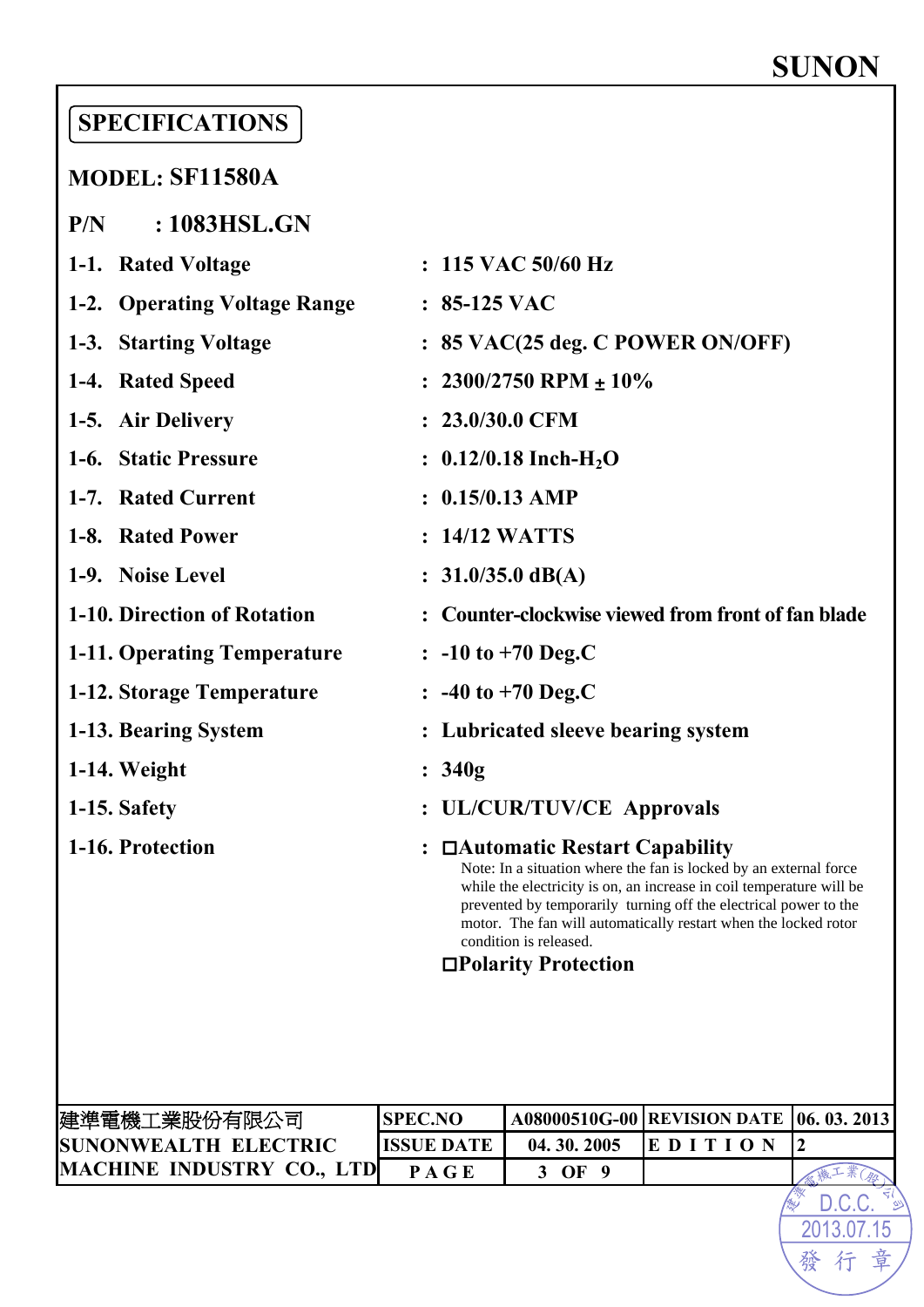### **MODEL : SF11580A**

### **P/N : 1083HSL.GN**

### **PERFORMANCE CURVES**

**STATIC PRESSURE** 

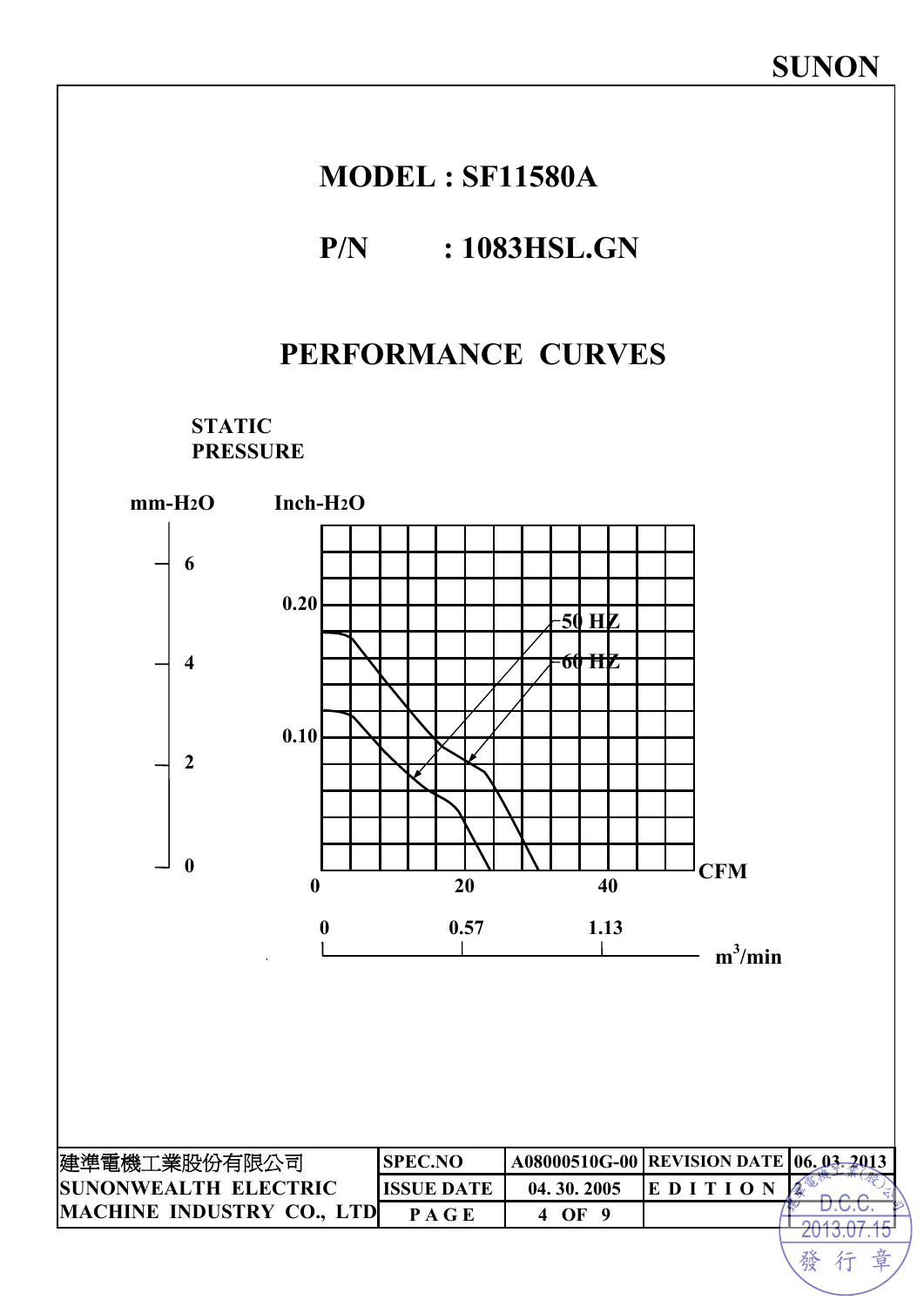# **MATERIAL**

- **2. Material**
- 
- 

# **2-1. Frame : DIE-CAST ALUMINUM**

**2-2. Impeller : Thermoplastic PBT of UL 94V-0** 

### **2-3. Lead Wire : UL3266, 24 awg, GRAY**

# **DIMENSIONS**



#### **Air Flow Direction: Toward label side.**

**UNITS**:**mm**

| <b>ISUNONWEALTH ELECTRIC</b><br>04.30.2005<br>ISSUE DATE |        |  |
|----------------------------------------------------------|--------|--|
|                                                          | IE D 1 |  |
| MACHINE INDUSTRY CO., LTD<br>OЕ                          |        |  |

2013.07.15 行

發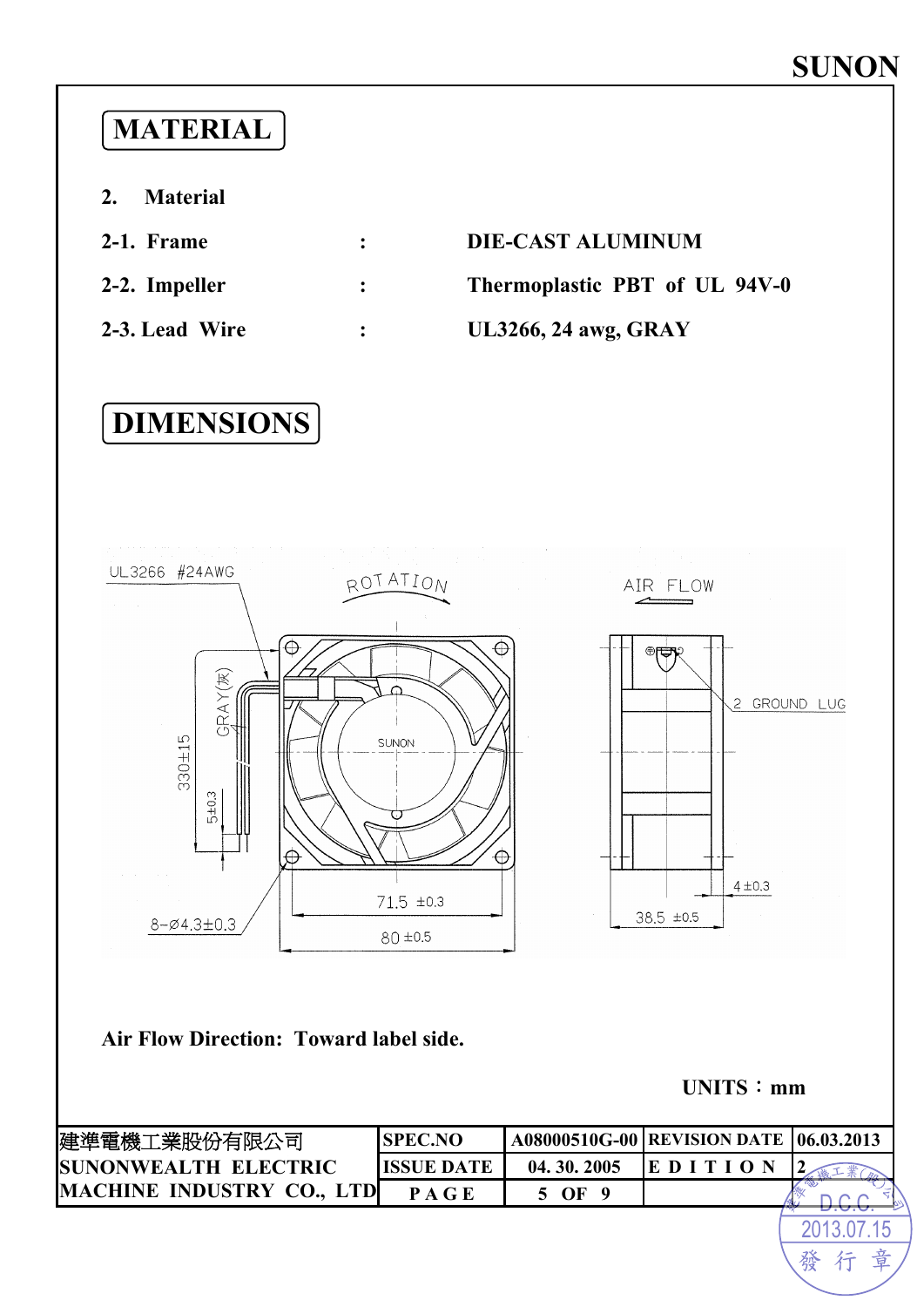# **Notes**

### Ⅰ.**SAFETY**

- **1. DO NOT use or operate this fan in excess of the limitations set forth in this specification. SUNON is not responsible for the non-performance of this fan and/or any damages resulting from its use, if it is not used or operated in accordance with the specifications.**
- **2. SUNON recommends adding a protection circuit to the product or application in which this fan is installed, such as a thermo-fuse, or current-fuse or thermoprotector. The failure to use such a device may result in smoke, fire, electric shock by insulation degradation in cases of motor lock, motor lead short circuit, overload, or over voltage, and/or other failure.**
- **3. SUNON recommends installing a protection device to the product or application in which this fan is installed if there is a possibility of reverseconnection between VDC (+) and GND (-). The failure to install such a device may result in smoke, fire, and/or destruction, although these conditions may not manifest immediately.**
- **4. This fan must be installed and used in compliance with all applicable safety standards and regulations.**
- **5. Use proper care when handling and/or installing this fan. Improper handling or installation of this fan may cause damage that could result in unsafe conditions.**
- **6. Use proper care during installation and/or wiring. Failure to use proper care may cause damage to certain components of the fan including, but not limited to, the coil and lead wires, which could result in smoke and/or fire.**
- **7. DO NOT use power or ground PWM to control the fan speed. If the fan speed needs to be adjusted, please contact SUNON to customize the product design for your application.**
- **8. For critical or extreme environments, including non stop operation, please contact SUNON and we will gladly provide assistance with your product selection to ensure an appropriate cooling product for your application.**

| 建準電機工業股份有限公司                 | <b>SPEC.NO</b>     |            | A08000510G-00 REVISION DATE 06. 03. 2013 |   |
|------------------------------|--------------------|------------|------------------------------------------|---|
| <b>ISUNONWEALTH ELECTRIC</b> | <b>IISSUE DATE</b> | 04.30.2005 | EDI                                      | ി |
| MACHINE INDUSTRY CO., LTD.   |                    | OЕ         |                                          |   |
|                              |                    |            |                                          |   |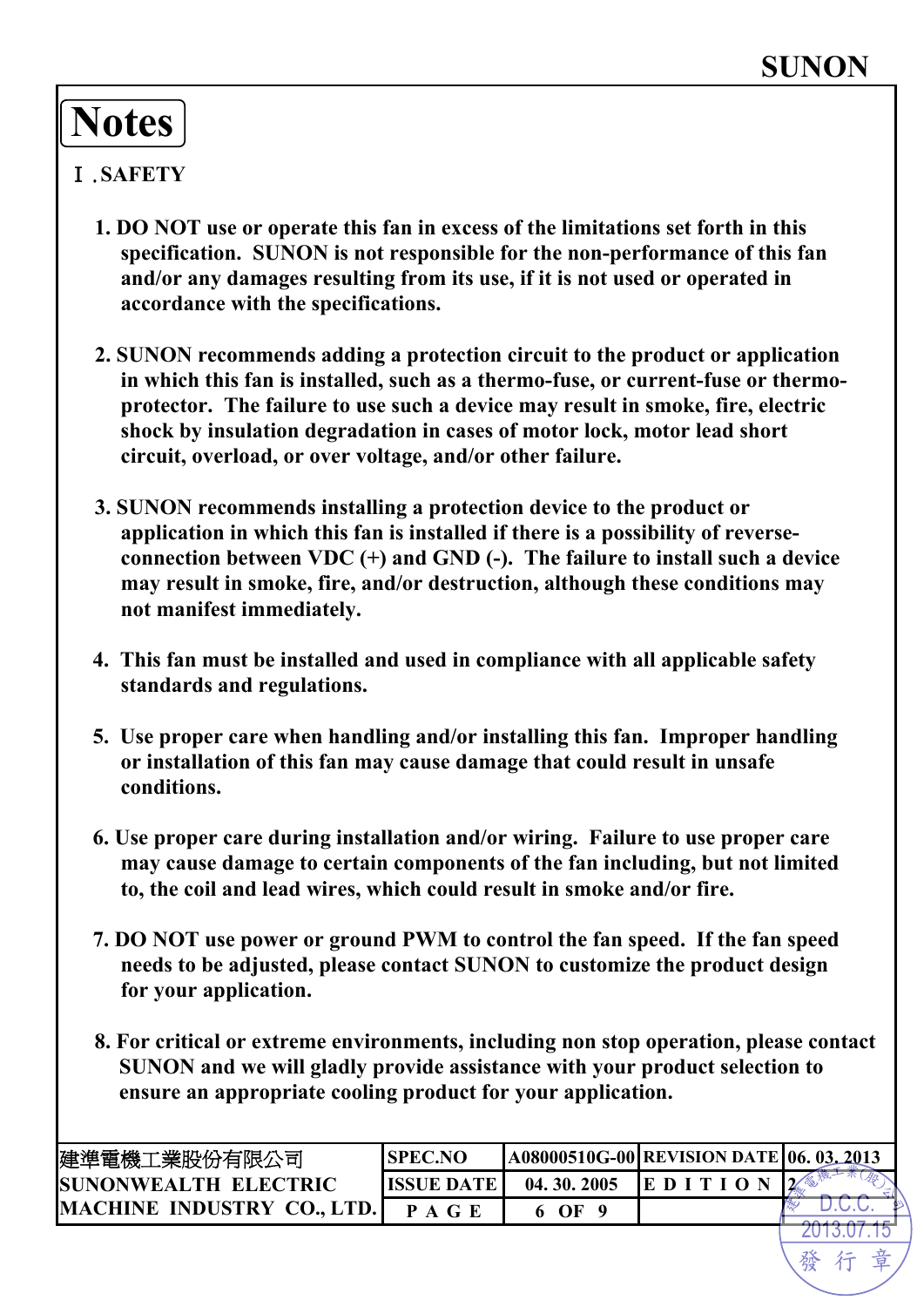# **Notes**

#### **II. SPECIFICATION MODIFICATION**

- **1. SUNON offers engineering assistance on fan installation and cooling system design.**
- **2. All changes, modifications and/or revisions to the specifications, if any, are incorporated in the attached specifications.**
- **3. No changes, modifications and/or revisions to these specifications are effective absent agreement, by both SUNON and the customer, in writing.**
- **4. This fan will be shipped in accordance with the attached specification unless SUNON and the customer have agreed otherwise, in writing, as specified in Paragraph 3, above.**

#### **III. OTHER**

- **1. When building your device, please examine thoroughly any variation of EMC, temperature rise, life data, quality, etc. of this product by shock/drop/vibration testing, etc. If there are any problems or accidents in connection with this product, it should be mutually discussed and examined.**
- **2. Use proper care when handling this fan. Components such as fan holders or bearings may be damaged, if touched with fingers or other objects. Additionally, static electricity (ESD) may damage the internal circuits of the fan.**
- **3. DO NOT operate this fan in proximity to hazardous materials such as organic silicon, cyanogens, formalin, phenol, or corrosive gas environments including, but**  not limited to,  $H_2S$ ,  $SO_2$ ,  $NO_2$ , or  $Cl_2$ .
- **4. SUNON recommends that you protect this fan from exposure to outside elements such as dust, condensation, humidity or insects. Exposure of this fan to outside elements such as dust, condensation, humidity or insects may affect its performance and may cause safety hazards. SUNON does not warrant against damage to the product caused by outside elements.**

| 建準電機工業股份有限公司                 | <b>ISPEC.NO</b> |            | A08000510G-00  REVISION DATE   06. 03. 2013 |  |
|------------------------------|-----------------|------------|---------------------------------------------|--|
| <b>ISUNONWEALTH ELECTRIC</b> | IISSUE DATE     | 04.30.2005 | <b>EDIT</b>                                 |  |
| MACHINE INDUSTRY CO., LTD.   |                 | OF         |                                             |  |
|                              |                 |            |                                             |  |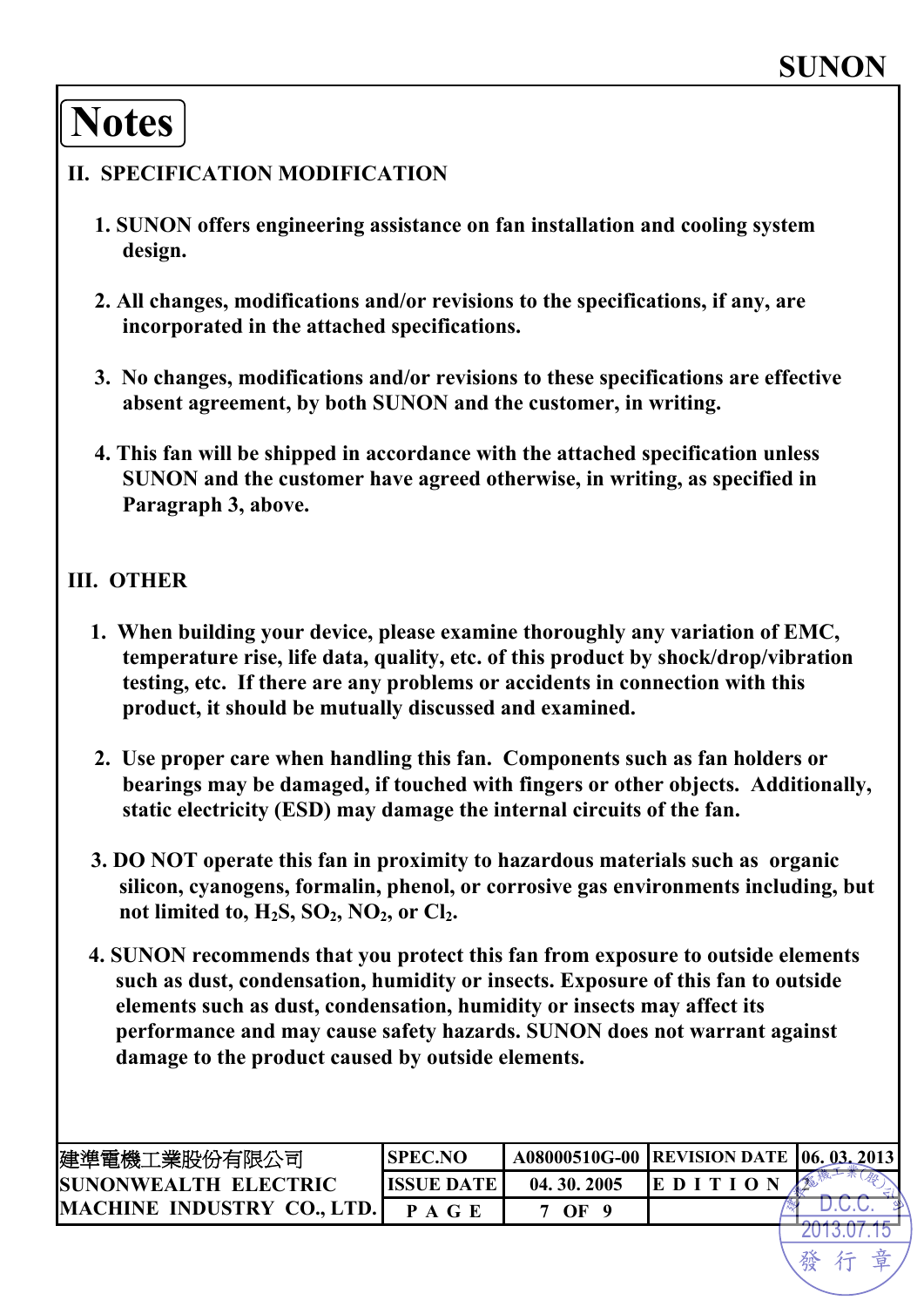# **Notes**

- **5. This fan must be installed properly and securely. Improper mounting may cause harsh resonance, vibration, and noise.**
- **6. Fan guards may prevent injury during handling or installation of the fan and are available for sale with this fan.**
- **7. Unless otherwise noted, all testing of this fan is conducted at 25°C ambient temperature and sixty-five percent (65%) relative humidity.**
- **8. DO NOT store this fan in an environment with high humidity. This fan must be stored in accordance with the attached specifications regarding storage temperature. If this fan is stored for more than 6 months, SUNON recommends functional testing before using.**
- **9. SUNON reserves the right to use components from multiple sources at its discretion. The use of components from other sources will not affect the specifications as described herein.**
- **10. The "Life Expectancy" of this fan has not been evaluated for use in combination with any end application. Therefore, the Life Expectancy Test Reports (L10 and MTTF Report) that relate to this fan are only for reference.**

#### **VI. WARRANTY**

**This fan is warranted against all defects which are proved to be fault in our workmanship and material for one year from the date of our delivery. The sole responsibility under the warranty shall be limited to the repair of the fan or the replacement thereof, at SUNON's sole discretion. SUNON will not be responsible for the failures of its fans due to improper handing, misuse or the failure to follow specifications or instructions for use. In the event of warranty claim, the customer shall immediately notify SUNON for verification. SUNON will not be responsible for any consequential damage to the customer's equipment as a result of any fans proven to be defective.** 

| 建準電機工業股份有限公司                 | <b>SPEC.NO</b> |            | A08000510G-00 REVISION DATE 06. 03. 2013 |   |
|------------------------------|----------------|------------|------------------------------------------|---|
| <b>ISUNONWEALTH ELECTRIC</b> | IISSUE DATE    | 04.30.2005 | ED I                                     | 金 |
| MACHINE INDUSTRY CO., LTD.   | P A G E        | OF         |                                          |   |
|                              |                |            |                                          |   |